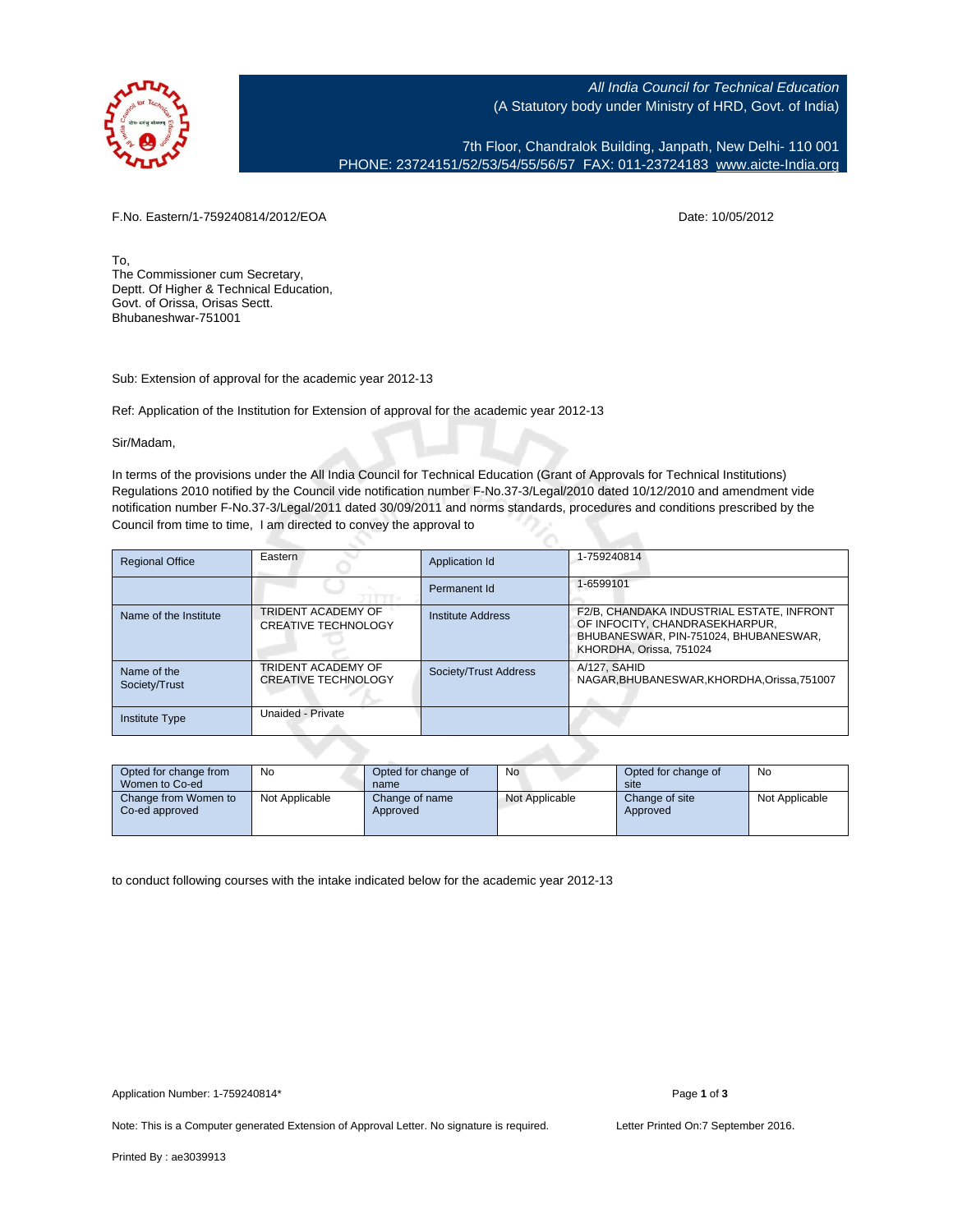

## All India Council for Technical Education (A Statutory body under Ministry of HRD, Govt. of India)

7th Floor, Chandralok Building, Janpath, New Delhi- 110 001 PHONE: 23724151/52/53/54/55/56/57 FAX: 011-23724183 [www.aicte-India.org](http://www.aicte-India.org)

| Application Id: 1-759240814<br>Program | <b>Shift</b> | Level                          | Course                                                            | Full/Part Time             | <b>Affiliating Body</b>                                             | $2011 - 12$<br>Intake | Approved for<br>Intake<br>12-13 | $\overline{g}$ | $rac{O}{P}$ | Foreign Collaboration |
|----------------------------------------|--------------|--------------------------------|-------------------------------------------------------------------|----------------------------|---------------------------------------------------------------------|-----------------------|---------------------------------|----------------|-------------|-----------------------|
| <b>MANAGEMENT</b>                      | 1st Shift    | <b>POST</b><br><b>GRADUATE</b> | <b>MASTERS IN</b><br><b>BUSINESS</b><br><b>ADMINISTRATI</b><br>ON | <b>FULL</b><br><b>TIME</b> | <b>Biju Patnaik University</b><br>of<br>Technology, Bhubanes<br>war | 60                    | 60                              | <b>No</b>      | No          | <b>No</b>             |
| <b>MCA</b>                             | 1st Shift    | POST<br><b>GRADUATE</b>        | <b>MASTERS IN</b><br><b>COMPUTER</b><br><b>APPLICATIONS</b>       | <b>FULL</b><br><b>TIME</b> | <b>Biju Patnaik University</b><br>of<br>Technology, Bhubanes<br>war | 120                   | 120                             | <b>No</b>      | No          | No                    |

The above mentioned approval is subject to the condition that TRIDENT ACADEMY OF CREATIVE TECHNOLOGY shall follow and adhere to the Regulations, guidelines and directions issued by AICTE from time to time and the undertaking / affidavit given by the institution along with the application submitted by the institution on portal.

In case of any differences in content in this Computer generated Extension of Approval Letter, the content/information as approved by the Executive Council / General Council as available on the record of AICTE shall be final and binding.

Strict compliance of Anti-Ragging Regulation:- Approval is subject to strict compliance of provisions made in AICTE Regulation notified vide F. No. 37-3/Legal/AICTE/2009 dated July 1, 2009 for Prevention and Prohibition of Ragging in Technical Institutions. In case Institution fails to take adequate steps to Prevent Ragging or fails to act in accordance with AICTE Regulation or fails to punish perpetrators or incidents of Ragging, it will be liable to take any action as defined under clause 9(4) of the said Regulation.

> **(Dr. Kuncheria P. Isaac)** Member Secretary, AICTE

Copy to:

- **1. The Regional Officer,** All India Council for Technical Education College of Leather Technology Campus Block LB, Sector III, Salt Lake City Kolkata - 700 098, West Bengal
- **2. The Director Of Technical Education,** Orissa
- **3. The Registrar,** Biju Patnaik University of Technology,Bhubaneswar
- **4. The Principal / Director,** TRIDENT ACADEMY OF CREATIVE TECHNOLOGY

Application Number: 1-759240814\* Page **2** of **3**

Note: This is a Computer generated Extension of Approval Letter. No signature is required. Letter Printed On:7 September 2016.